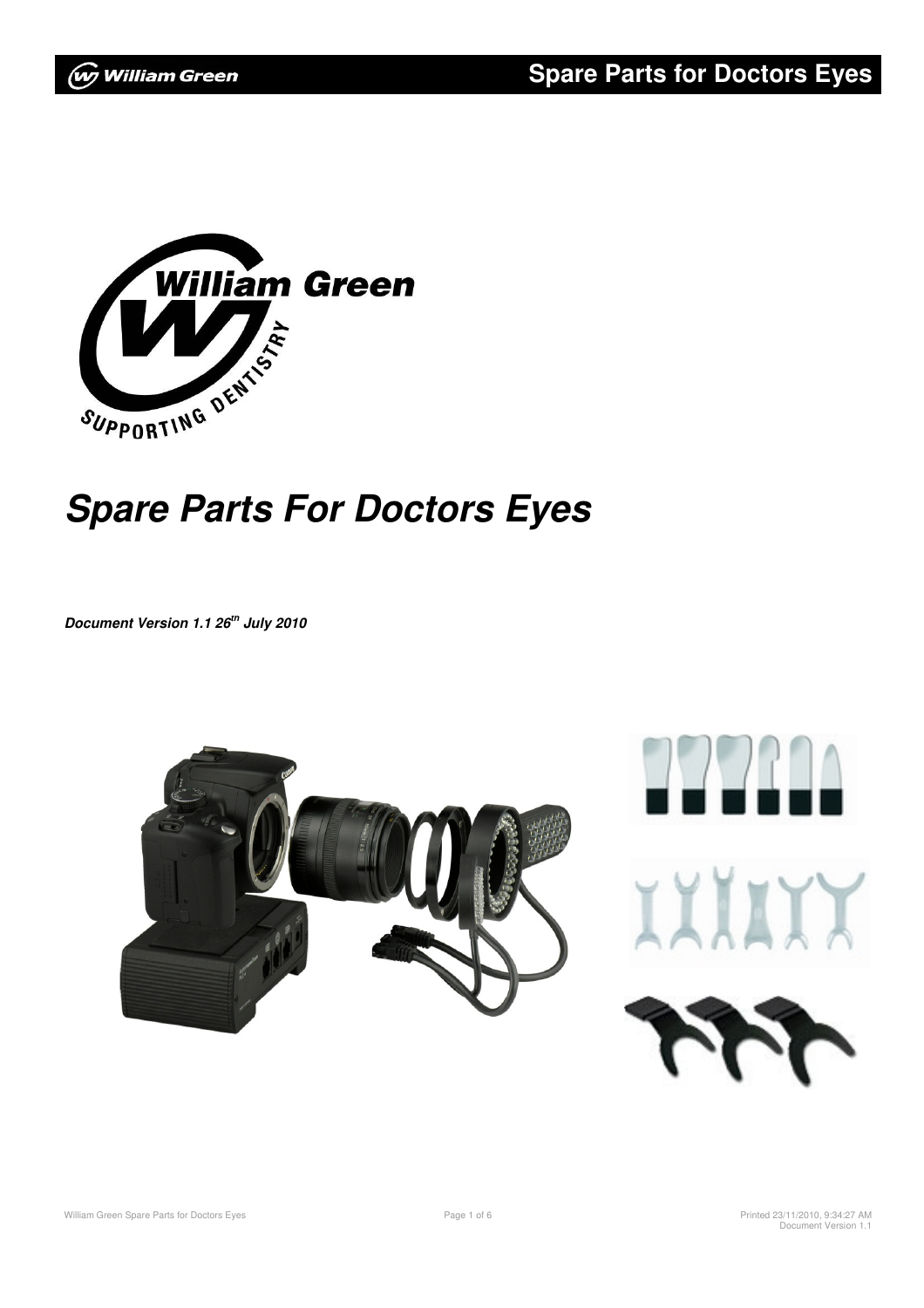

## **Table of Contents**

- **1.0 Lingual & Occlusal Contrastors**
- **2.0 Cheek Retractors**
- **3.0 Mirrors**
- **4.0 Cases**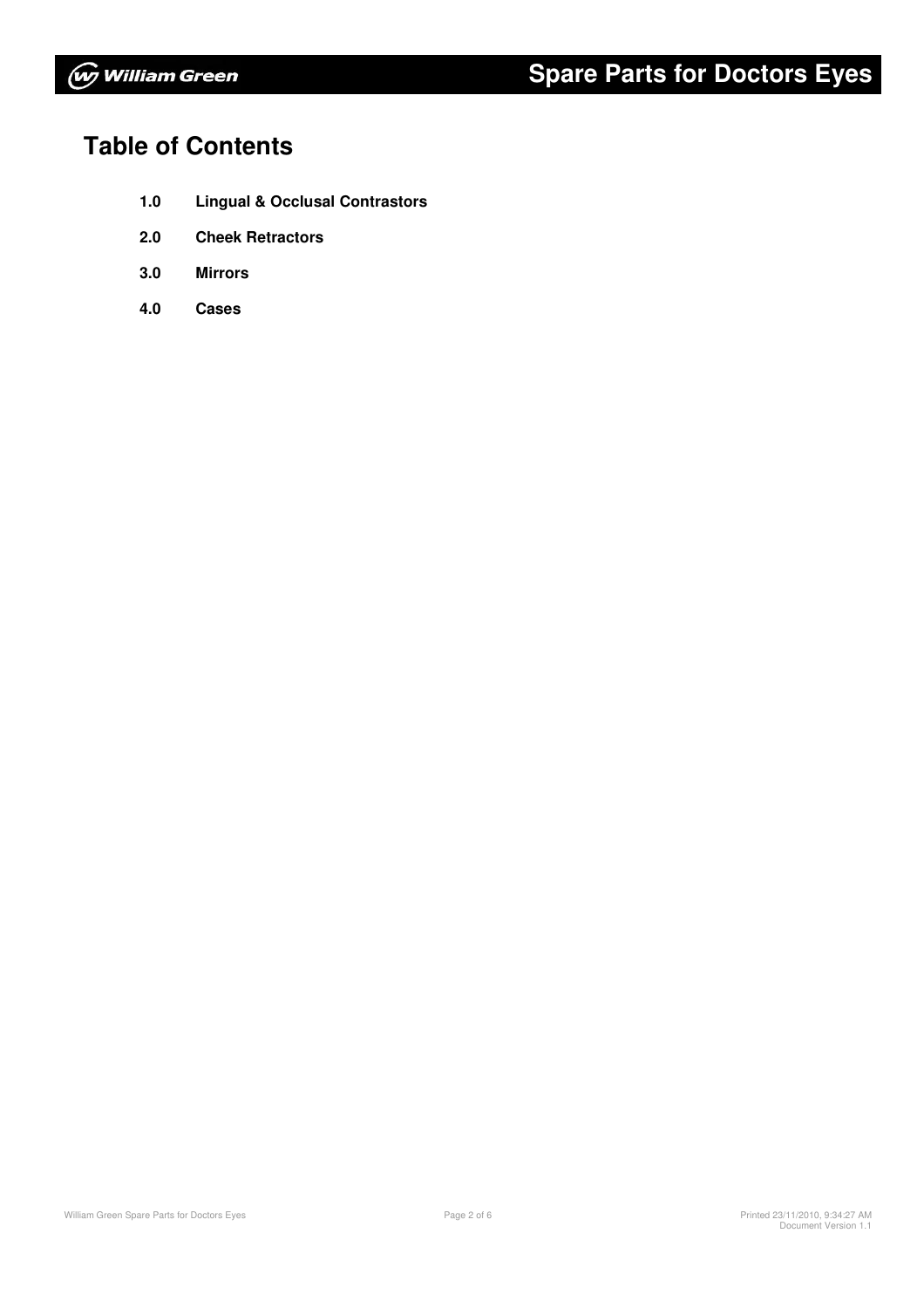### 1.0 Lingual and Occlusal Contrastors

| <b>Lingual Contrastors</b>  | <b>Part Number</b>    | Comments                                                                                                                                                                                 |
|-----------------------------|-----------------------|------------------------------------------------------------------------------------------------------------------------------------------------------------------------------------------|
|                             | 860065                | <b>Lingual Contrastor #30</b><br>50mm for high contrast &<br>professional look of front teeth<br>pictures, silicon hand grip,<br>autoclavable                                            |
|                             | 860029                | <b>Lingual Contrastor #31</b><br><b>55mm</b> for high contrast &<br>professional look of front teeth<br>pictures, silicon hand grip,<br>autoclavable                                     |
|                             | 860030                | <b>Lingual Contrastor #32</b><br><b>65mm</b> for high contrast &<br>professional look of front teeth<br>pictures, silicon hand grip,<br>autoclavable                                     |
| 111                         | 860067                | <b>Lingual Contrastor Set</b><br>consisting of three contrastors #30,<br>31 & 32 for high contrast &<br>professional look of front teeth<br>pictures, silicon hand grip,<br>autoclavable |
|                             |                       |                                                                                                                                                                                          |
|                             |                       |                                                                                                                                                                                          |
| <b>Occlusal Contrastors</b> | Part Number<br>860051 | Comments<br><b>Occlusal Contrastor #35</b><br>50 mm helping to focus on the<br>essence by blinding out the<br>unnecessary information.<br>Autoclavable                                   |
|                             | 860052                | <b>Occlusal Contrastor #36</b><br>55 mm helping to focus on the<br>essence by blinding out the<br>unnecessary information.<br>Autoclavable                                               |
|                             | 860053                | <b>Occlusal Contrastor #37</b><br>62 mm helping to focus on the<br>essence by blinding out the<br>unnecessary information.<br>Autoclavable                                               |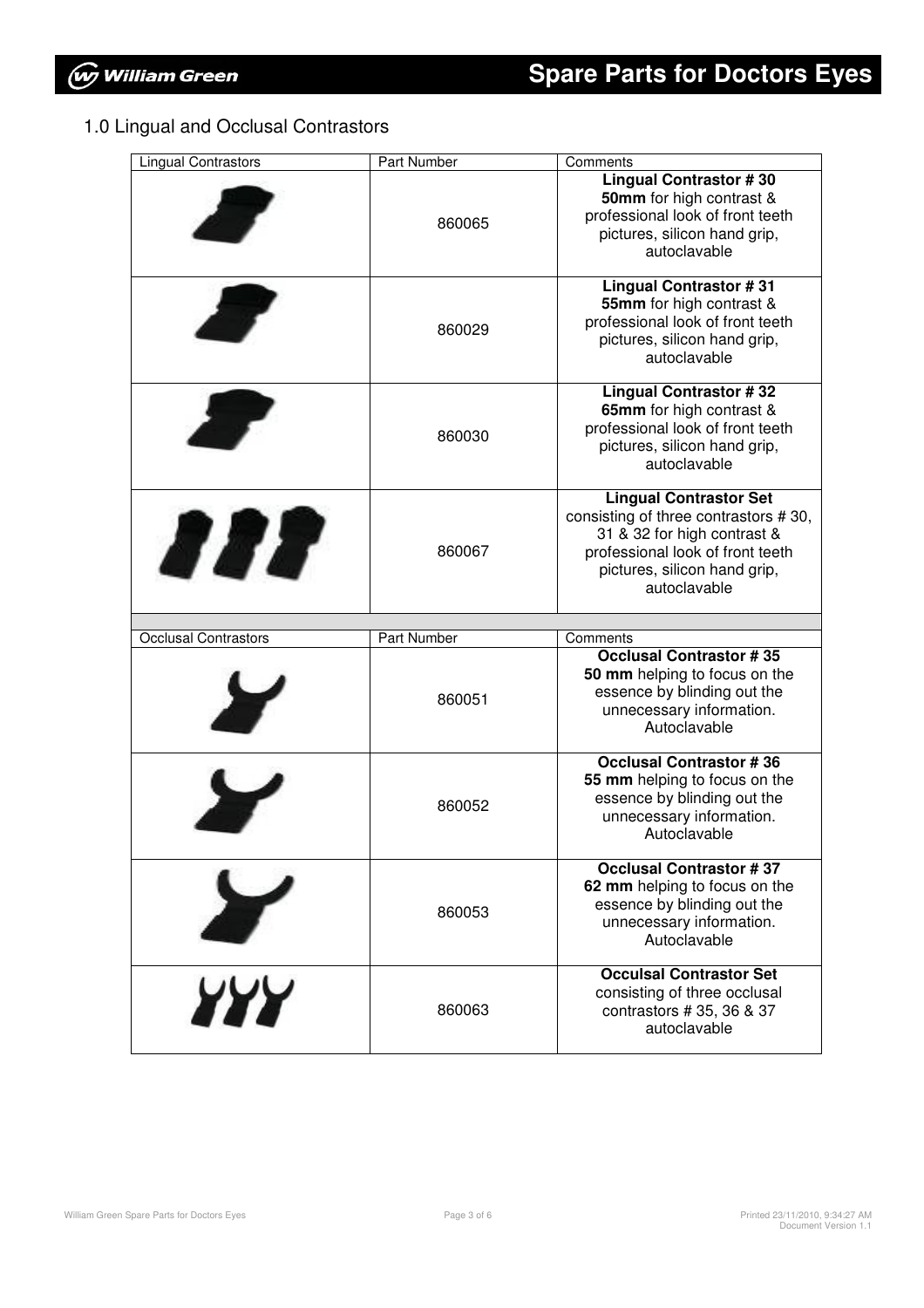

#### 2.0 Retractors

| <b>Cheek Retractors</b> | Part Number | Comments                                                                                                    |  |  |
|-------------------------|-------------|-------------------------------------------------------------------------------------------------------------|--|--|
|                         | 860057      | Cheek retractor #54<br>Autoclavable<br>Sold in pairs                                                        |  |  |
|                         | 860058      | Cheek retractor #55<br>Autoclavable<br>Sold in pairs                                                        |  |  |
|                         | 860059      | Cheek retractor #56<br>Autoclavable<br>Sold in pairs                                                        |  |  |
|                         | 860060      | Cheek retractor #57<br>Autoclavable<br>Sold in pairs                                                        |  |  |
|                         | 860061      | Cheek retractor #58<br>Autoclavable<br>Sold in pairs                                                        |  |  |
| $\sum_{i=1}^{n}$        | 860056      | <b>Cheek retractor Set of 3</b><br>for Panoramic Shots<br>autoclavable<br>(2 x adult & 1 x children's size) |  |  |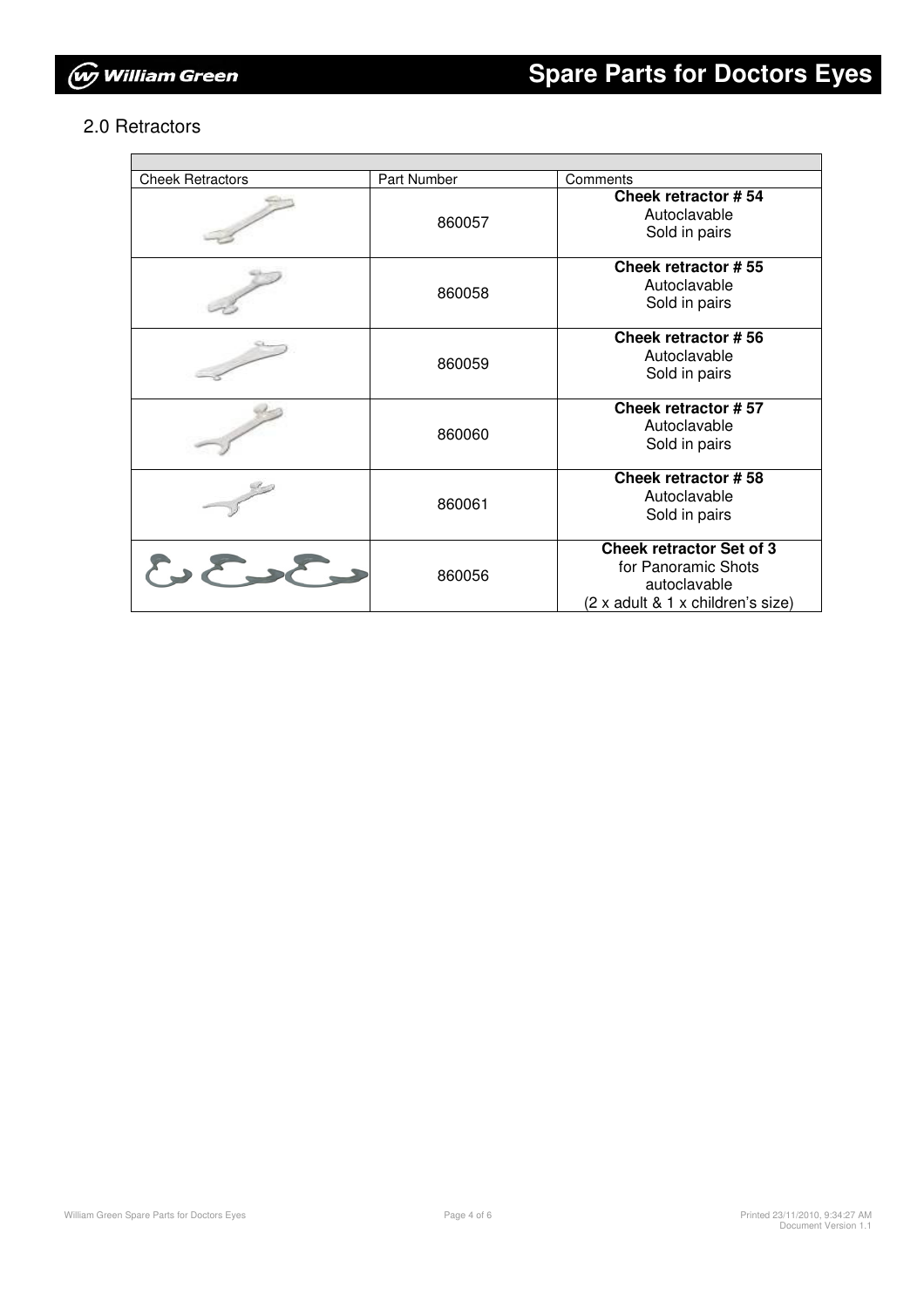$\overline{\phantom{0}}$ 

wy William Green

#### 3.0 Mirrors

| Mirrors | Part Number | Comments                                                                                                                                                                          |
|---------|-------------|-----------------------------------------------------------------------------------------------------------------------------------------------------------------------------------|
|         | 860031      | <b>Occlusal Mirror #11</b><br>width 55mm glass mirror<br>3 mm thick ultrabright coating<br>rounded edges silicon hand grip<br>can be sterilized                                   |
|         | 860045      | <b>Occlusal Mirror #12</b><br>width 65mm glass mirror<br>3 mm thick ultrabright coating<br>rounded edges silicon hand grip<br>can be sterilized                                   |
|         | 860032      | <b>Occlusal Mirror #13</b><br>Width 70mm glass mirror<br>3 mm thick ultrabright coating<br>rounded edges silicon hand grip<br>can be sterilized                                   |
|         | 860033      | <b>Lingual Mirror #14</b><br><b>Adult Size</b><br>Width 40mm glass mirror<br>3 mm thick ultrabright coating<br>rounded edges silicon hand grip<br>can be sterilized               |
|         | 860046      | <b>Buccal Mirror #15</b><br><b>Adult Size</b><br>Width 40mm glass mirror<br>3 mm thick ultrabright coating<br>rounded edges silicon hand grip<br>can be sterilized                |
|         | 860050      | <b>Buccal Mirror #16</b><br><b>Universal Size</b><br>Width 40mm glass mirror<br>3 mm thick ultrabright coating<br>rounded edges silicon hand grip<br>can be sterilized            |
|         | 860041      | <b>Occlusal Mirror #01 trapezoid</b><br>45° angled for mounting on<br>doctorseyes 43 & 52. Mirror<br>captures up to 4 teeth. 3 mm glass<br>ultrabright coating, can be sterilized |
|         | 860042      | Occlusal Mirror # 02 trapezoid<br>45° angled for mounting on<br>doctorseyes 72 & 86. Mirror<br>captures up to 4 teeth. 3 mm glass<br>ultrabright coating, can be sterilized       |